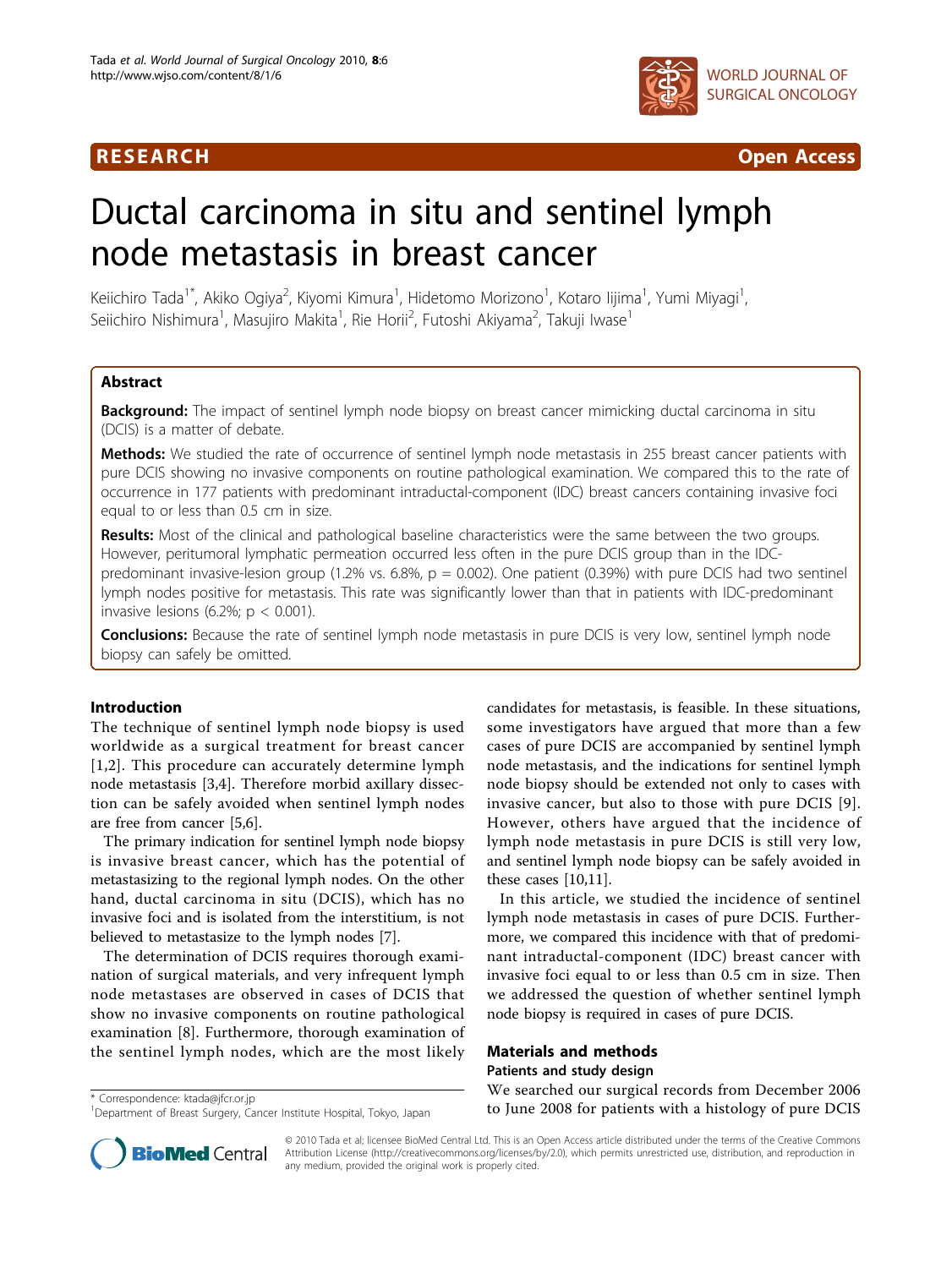for our study. Pure DCIS was determined histopathologically as intraductal carcinoma without stromal invasion. Inclusion criteria were as follows: curative surgical treatment, performance of sentinel lymph node biopsy, and no primary chemotherapy. Patients with metachronous ipsilateral breast cancer were excluded. Furthermore, we also searched for patients having an IDC-predominant invasive lesion with the same profile as mentioned above. IDC-predominant invasive lesions are those with a predominant IDC including one or more invasive foci, each of which is not more than 0.5 cm in size.

#### Sentinel lymph node biopsy procedures

The method for sentinel lymph node biopsy using a radioactive agent has been described elsewhere [[12](#page-4-0)]. Briefly, the radioactive tracer used was 1.5 mCi/ml of 99mTc-phytate (Daiichi Radioisotope Laboratories, Ltd). The radioactive tracer was injected into the intradermal space in the area of the tumor and the retro-tumoral space. The tracer was injected the day prior to surgery. In all cases, a lymphoscintigraphy was obtained one hour after injection. Additionally, vital dye (indigocarmine) was injected intradermally in the peri-tumoral space just before surgery.

#### Histopathological procedures

Surgical materials from breast-conserving surgery were sectioned at 0.5 cm intervals, and each section was examined histologically. Surgical materials from mastectomy were cut at several representative sections in order to study the histopathological characteristics.

Sentinel lymph nodes were sectioned at 0.2 cm intervals, and examinations were based on frozen sections in most cases. Whether or not metastasis was present was determined intraoperatively. Immunohistochemistry was not used for analysis.

#### Statistical analysis

Frequency analysis was performed with Fisher's exact test. The difference in continuous variables was

#### Table 1 Patient characteristics

evaluated using Student's t-test. A significance level of 0.05 was used for statistical tests, and two-tailed tests were applied. Calculations were performed using SPSS 16.0J for MAC (SPSS Japan Inc. Tokyo).

# Results

# Study population

From December 2006 to June 2008, 1919 surgical and pathological records were registered. Among these, 1302 cases had sentinel lymph node biopsy and no primary chemotherapy. In this cohort, 255 patients had pure DCIS and 177 patients had an IDC-predominant invasive lesion. During the same period, there were 42 cases who had pure DCIS without sentinel lymph node biopsy.

#### Patient characteristics

The patients' characteristics are summarized in Table 1.

Most clinical and pathological baseline characteristics showed no differences between the groups, including age, estrogen receptor status, progesterone receptor status, removed sentinel nodes, and surgical procedures. However, the frequency of peritumoral lymphatic invasion was higher in the IDC-predominant invasive-lesion group than in the pure DCIS group  $(6.8\% \text{ vs } 1.2\% \text{ : } p =$ 0.002).

#### Patients with a positive sentinel node biopsy

One patient (0.39%) with pure DCIS had two sentinel lymph nodes positive for metastasis, whereas 6.2% of the patients with IDC-predominant invasive breast cancer had positive sentinel lymph nodes. Therefore, the risk of lymph node metastasis was significantly lower in the pure DCIS group than in the IDC-predominant invasive-lesion group, with a statistical significance of p < 0.001. The contingency table for the two groups is shown in Table [2](#page-2-0).

The major characteristics of node-positive patients with pure DCIS or IDC-predominant invasive lesions

|                                |          | Pure DCIS   | IDC predominant<br>invasive lesion | P-value   |
|--------------------------------|----------|-------------|------------------------------------|-----------|
| Mean Age                       | (Range)  | 51.2(29-81) | 51.9(27-86)                        | *NS       |
| Lymphatic permeation           |          | $3(1.2\%)$  | 12(6.8%)                           | 0.002     |
| Breast-conserving surgery      |          | 147(57.6%)  | 96(54.2%)                          | <b>NS</b> |
| ER                             | positive | 194(74.9%)  | 133(76.8%)                         | <b>NS</b> |
|                                | negative | 49(19.2%)   | 36(20.3%)                          |           |
|                                | unknown  | 15(5.9%)    | 5(2.8%)                            |           |
| PqR                            | positive | 162(62.8%)  | 114(65.5%)                         | <b>NS</b> |
|                                | negative | 81(31.4%)   | 55(31.6%)                          |           |
|                                | unknown  | 15(5.8%)    | $5(2.8\%)$                         |           |
| Median number of removed nodes |          | 2           | $\mathcal{P}$                      | <b>NS</b> |

\* NS; Not Specific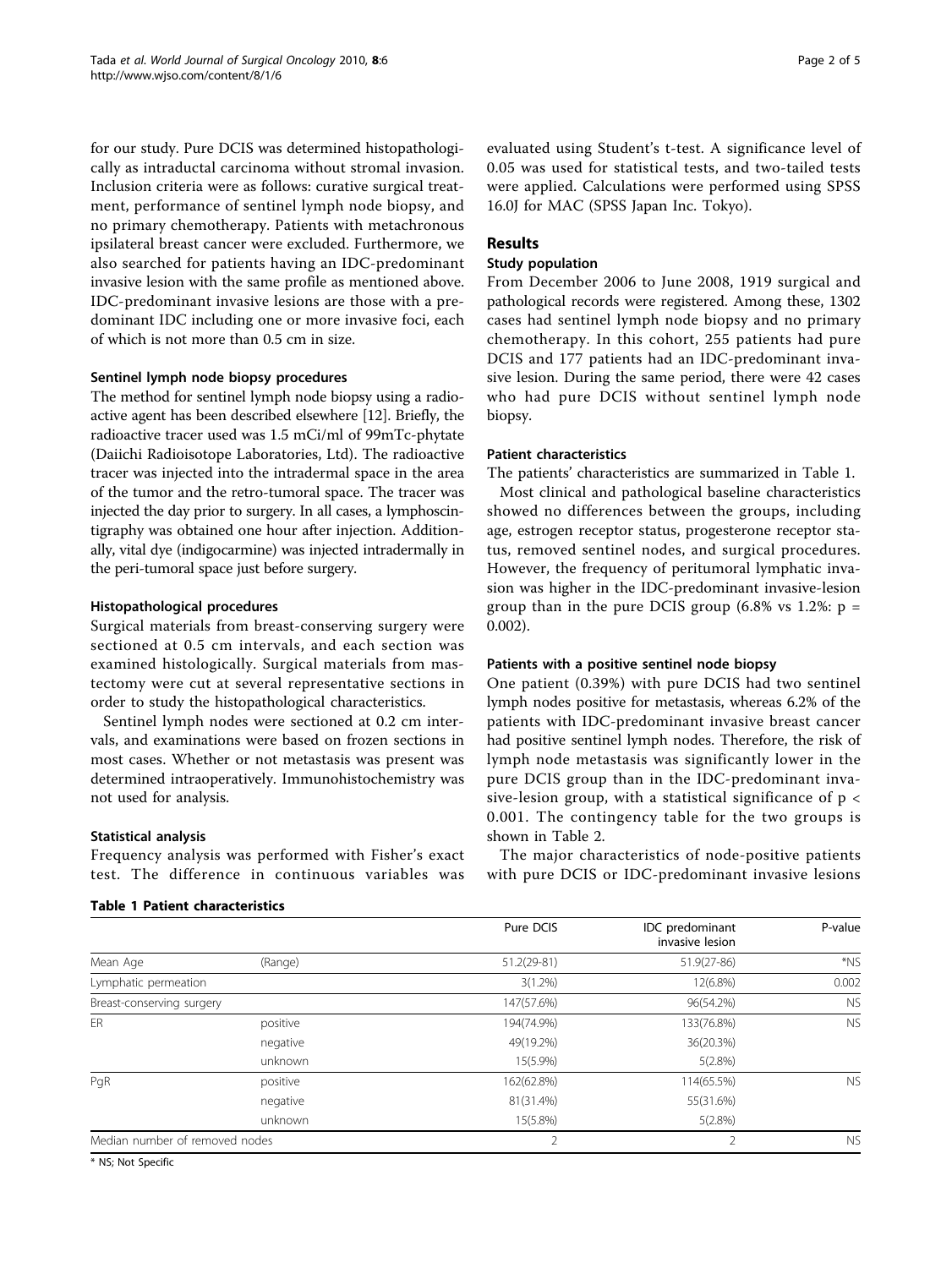#### <span id="page-2-0"></span>Table 2 Contingency table

|                                 | Node-positive | Node-negative | <b>Total</b> |
|---------------------------------|---------------|---------------|--------------|
| Pure DCIS                       |               | 254           |              |
| IDC predominant invasive lesion |               | 166           |              |
|                                 |               | 420           | 43∠          |

 $p < 0.001$ 

are summarized in Table 3. The patient with pure DCIS had exclusive breast-conserving surgery, with a slight positive surgical margin, and received radiation therapy. Among the 11 patients who had an IDC-predominant invasive lesion with positive sentinel nodes, 4 patients had dislocation of cancer cells along the biopsy scar.

# **Discussion**

In this study, we found that the incidence of sentinel lymph node metastasis in cases of pure DCIS was 0.39%. This incidence was significantly lower than that in cases of IDC-predominant invasive tumors (0.39% vs. 6.2%; p < 0.001). Therefore, our data suggest that sentinel lymph node biopsy can be avoided in cases of pure DCIS.

Many publications concerning this issue have reported only the rate of sentinel lymph node metastasis in pure DCIS. We also calculated the rate of metastasis in IDCpredominant invasive lesions. We believe that the relevance of the metastasis rate in pure DCIS is supported by comparing data concerning IDC-predominant invasive lesions. Furthermore, we can estimate the rate of sentinel lymph node metastasis in lesions mimicking DCIS clinically.

The issue of pure DCIS and sentinel node biopsy is associated with two major problems: one is that preoperative diagnosis of pure DCIS is difficult, and the other is that postoperative definitive diagnosis of pure DCIS is also difficult.

It is well known that preoperative diagnoses of DCIS based on core needle biopsy are likely to be underestimated. Rates of diagnosis range from 8.3% to 43.6% [[8,](#page-3-0)[13,14\]](#page-4-0). Preoperative core needle biopsy does not guarantee that the entire lesion is without stromal invasion. Furthermore, having less than 0.5 cm of stromal invasion increases the incidence of sentinel lymph node metastases [[15,16](#page-4-0)]. As a result, many investigators insist that sentinel lymph node biopsy should be encouraged when DCIS-like tumors are large enough to be palpable or when tumors require total mastectomy.

|                | Age | Clinical<br>presentation       | <b>Histology</b>                   | Comedonecrosis | Number of<br>positive nodes | Size of metastasis<br>in nodes | Lymphatic<br>permeation | <b>Tumor</b><br>dislocation |
|----------------|-----|--------------------------------|------------------------------------|----------------|-----------------------------|--------------------------------|-------------------------|-----------------------------|
|                | 46  | US-detected<br>mass            | Pure DCIS                          | no             | 2                           | macro                          | None                    | none                        |
| 2              | 48  | Palpable mass                  | IDC predominant<br>invasive lesion | no             |                             | micro                          | Present                 | yes                         |
| 3              | 29  | Palpable mass                  | IDC predominant<br>invasive lesion | yes            |                             | micro                          | Present                 | yes                         |
| $\overline{4}$ | 48  | Nipple<br>discharge            | IDC predominant<br>invasive lesion | no             |                             | micro                          | None                    | yes                         |
| 5              | 54  | Calcification on<br><b>MMG</b> | IDC predominant<br>invasive lesion | no             |                             | <b>ND</b>                      | None                    | none                        |
| 6              | 45  | Palpable mass                  | IDC predominant<br>invasive lesion | yes            | 2                           | macro                          | None                    | none                        |
| $\overline{7}$ | 45  | Calcification on<br><b>MMG</b> | IDC predominant<br>invasive lesion | yes            |                             | micro                          | None                    | none                        |
| 8              | 53  | Palpable mass                  | IDC predominant<br>invasive lesion | no             | $\overline{2}$              | micro                          | None                    | none                        |
| 9              | 54  | Nipple<br>discharge            | IDC predominant<br>invasive lesion | yes            |                             | macro                          | None                    | none                        |
| 10             | 65  | Palpable mass                  | IDC predominant<br>invasive lesion | yes            |                             | macro                          | None                    | none                        |
| 11             | 50  | Palpable mass                  | IDC predominant<br>invasive lesion | yes            |                             | macro                          | None                    | none                        |
| 12             | 44  | Palpable mass                  | IDC predominant<br>invasive lesion | no             |                             | micro                          | None                    | yes                         |

Table 3 Patients with positive nodes

Abbreviations: US; Ultrasonography, MMG; Mammography, ND; Not Determined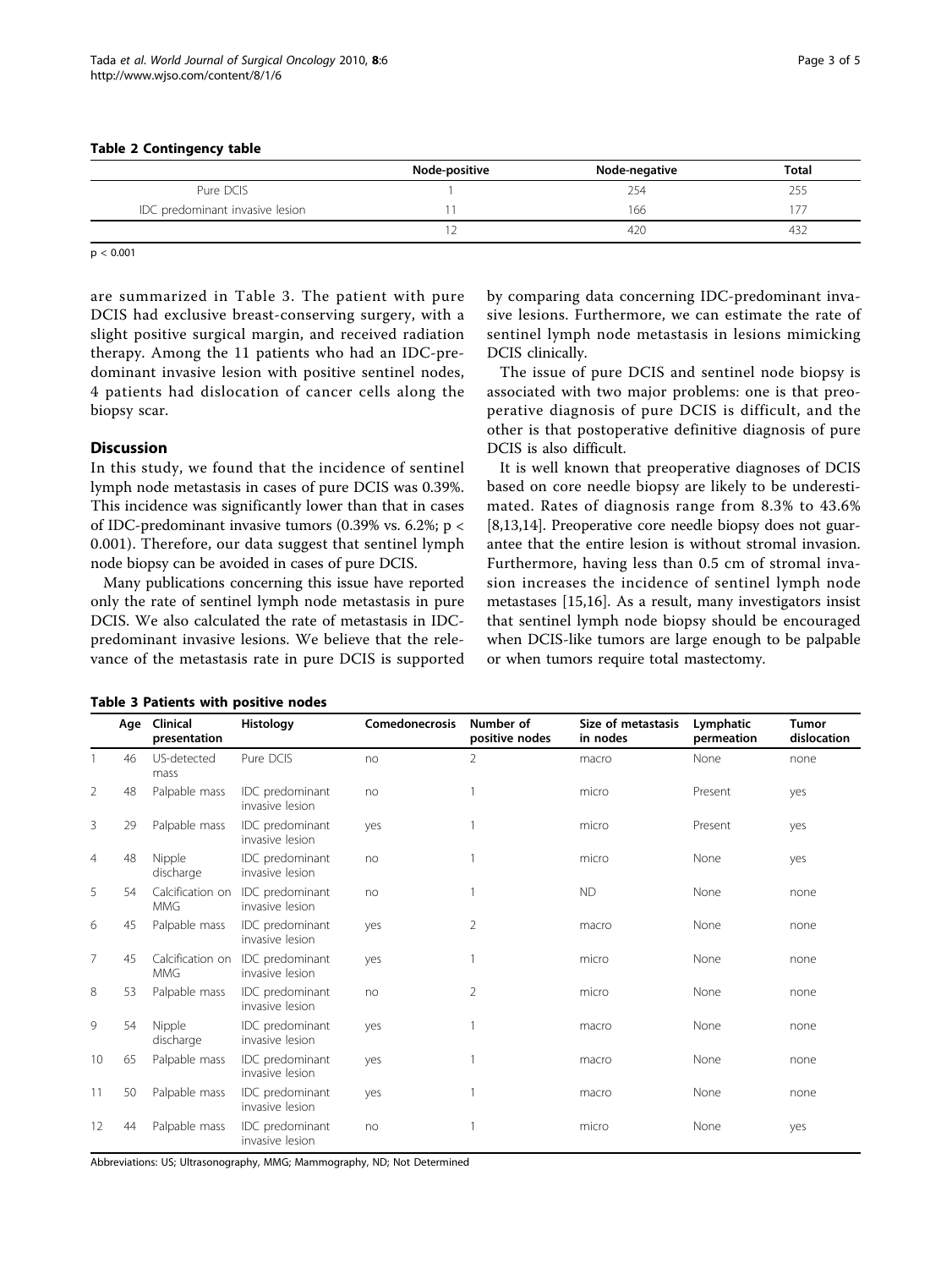<span id="page-3-0"></span>Furthermore, the postoperative pathological diagnosis of pure DCIS does not always guarantee the absence of lymph node metastasis. For many years, it has been believed that DCIS is associated with the absence of lymph node metastasis, that axillary dissection in DCIS could be omitted, and that cases of lymph node metastasis in DCIS are associated with invasive lesions that are too small to be detected by the usual pathological examination. However, in regular clinical practice the detection of minimal stromal invasion is quite difficult. Although sentinel lymph node biopsy is effective in DCIS, we suggest that the application of sentinel node biopsy to all DCIS cases should be avoided. That is because, although sentinel node biopsy is less morbid than axillary dissection, the procedure is not completely free from morbidity [\[17](#page-4-0)].

We believe that Moore et al., who encouraged the use of sentinel lymph node biopsy in pure DCIS, does not argue that sentinel lymph node biopsy should be carried out in all cases of pure DCIS [9]. In their literature, only 22% of all DCIS cases had sentinel lymph node biopsy. The relatively high rate of axillary lymph node metastases in their study can be associated with this selection.

In our series there was one case of pure DCIS with positive sentinel nodes. This case underwent a partial mastectomy, and the surgical margin was slightly positive. Preoperative mammography, ultrasonography, and MRI did not reveal any other abnormal lesions besides the main tumor. However two sentinel nodes were positive for cancer and both metastases were larger than 2 mm. We think that this was an extremely rare case. Although some authors encourage the preservation of axillary nodes in cases of pure DCIS with positive sentinel nodes [\[10](#page-4-0)], an axillary dissection was performed in this patient.

There is much debate concerning the association between preoperative invasive procedures for diagnosis and the likelihood of lymph node metastases. Displacement of cancer cells around the main tumor is common, and frequencies from 28% to 32% have been reported previously [[18](#page-4-0),[19](#page-4-0)]. Moreover, there is the possibility that displacement can cause the migration of cancer cells to lymph nodes[\[20](#page-4-0)]. However, the prognostic significance of this migration is uncertain. Previous studies show that large gauge needle biopsy does not affect the survival risk [[21,22\]](#page-4-0). Much more discussion and careful studies on this issue are necessary.

Our study has a considerable limitation. Our series could miss cases of micrometastases or isolated tumor cells (ICT) in sentinel nodes. In order to avoid this problem, the sentinel nodes should be sectioned at intervals of at least 0.15 mm and immunohistochemistry should be applied to sections at different levels. These analyses should be performed on permanent paraffin sections. Although the clinical significance of micrometastases and ICT in DCIS has been unclear [[23](#page-4-0)], the latest report has shown that micrometastases or ICT may decrease the probability of survival in invasive breast cancers [[24](#page-4-0)].

In conclusion, we found that the incidence of sentinel lymph node metastasis in cases of pure DCIS was 0.39%. This incidence was lower than that in IDC-predominant invasive lesions. Therefore, we believe that sentinel lymph node biopsy in pure DCIS can be safely omitted.

#### Acknowledgements

This work was supported in part by a Grant-in-Aid for Cancer Research (20- 16) from the Ministry of Health, Labour and Welfare.

#### Author details

<sup>1</sup>Department of Breast Surgery, Cancer Institute Hospital, Tokyo, Japan <sup>2</sup> Department of Pathology, The Cancer Institute of the Japanese Foundation for Cancer Research, Tokyo, Japan.

#### Authors' contributions

KT designed the study, researched the literature, and drafted the manuscript. FA, RH, and AO contributed to the histopathological analyses. KK, HM, KI, YM, SN, MM, and TI participated in the study design and coordination, and helped to collect data.

#### Competing interests

The authors declare that they have no competing interests.

#### Received: 19 August 2009

Accepted: 27 January 2010 Published: 27 January 2010

#### References

- 1. Krag D, Weaver D, Ashikaga T, Moffat F, Klimberg VS, Shriver C, Feldman S, Kusminsky R, Gadd M, Kuhn J, Harlow S, Beitsch P: [The sentinel node in](http://www.ncbi.nlm.nih.gov/pubmed/9753708?dopt=Abstract) breast cancer-[a multicenter validation study.](http://www.ncbi.nlm.nih.gov/pubmed/9753708?dopt=Abstract) N Engl J Med 1998, 339:941-946.
- 2. Veronesi U, Paganelli G, Viale G, Luini A, Zurrida S, Galimberti V, Intra M, Veronesi P, Robertson C, Maisonneuve P, Renne G, De Cicco C, De Lucia F, Gennari R: [A randomized comparison of sentinel-node biopsy with](http://www.ncbi.nlm.nih.gov/pubmed/12904519?dopt=Abstract) [routine axillary dissection in breast cancer.](http://www.ncbi.nlm.nih.gov/pubmed/12904519?dopt=Abstract) N Engl J Med 2003, 349:546-553.
- 3. Kim T, Giuliano AE, Lyman GH: [Lymphatic mapping and sentinel lymph](http://www.ncbi.nlm.nih.gov/pubmed/16329134?dopt=Abstract) [node biopsy in early-stage breast carcinoma: a metaanalysis.](http://www.ncbi.nlm.nih.gov/pubmed/16329134?dopt=Abstract) Cancer 2006, 106:4-16.
- 4. Barone JE, Tucker JB, Perez JM, Odom SR, Ghevariya V: [Evidence-based](http://www.ncbi.nlm.nih.gov/pubmed/15757061?dopt=Abstract) [medicine applied to sentinel lymph node biopsy in patients with breast](http://www.ncbi.nlm.nih.gov/pubmed/15757061?dopt=Abstract) [cancer.](http://www.ncbi.nlm.nih.gov/pubmed/15757061?dopt=Abstract) Am Surg 2005, 71:66-70.
- 5. Lucci A, McCall LM, Beitsch PD, Whitworth PW, Reintgen DS, Blumencranz PW, Leitch AM, Saha S, Hunt KK, Giuliano AE: [Surgical](http://www.ncbi.nlm.nih.gov/pubmed/17485711?dopt=Abstract) [complications associated with sentinel lymph node dissection \(SLND\)](http://www.ncbi.nlm.nih.gov/pubmed/17485711?dopt=Abstract) [plus axillary lymph node dissection compared with SLND alone in the](http://www.ncbi.nlm.nih.gov/pubmed/17485711?dopt=Abstract) [American College of Surgeons Oncology Group Trial Z0011.](http://www.ncbi.nlm.nih.gov/pubmed/17485711?dopt=Abstract) J Clin Oncol 2007, 25:3657-3663.
- 6. Zavagno G, De Salvo GL, Scalco G, Bozza F, Barutta L, Del Bianco P, Renier M, Racano C, Carraro P, Nitti D: [A Randomized clinical trial on](http://www.ncbi.nlm.nih.gov/pubmed/18216523?dopt=Abstract) [sentinel lymph node biopsy versus axillary lymph node dissection in](http://www.ncbi.nlm.nih.gov/pubmed/18216523?dopt=Abstract) [breast cancer: results of the Sentinella/GIVOM trial.](http://www.ncbi.nlm.nih.gov/pubmed/18216523?dopt=Abstract) Ann Surg 2008, 247:207-213.
- 7. Burstein HJ, Polyak K, Wong JS, Lester SC, Kaelin CM: [Ductal carcinoma in](http://www.ncbi.nlm.nih.gov/pubmed/15070793?dopt=Abstract) [situ of the breast.](http://www.ncbi.nlm.nih.gov/pubmed/15070793?dopt=Abstract) N Engl J Med 2004, 350:1430-1441.
- Ansari B, Ogston SA, Purdie CA, Adamson DJ, Brown DC, Thompson AM: [Meta-analysis of sentinel node biopsy in ductal carcinoma in situ of the](http://www.ncbi.nlm.nih.gov/pubmed/18386775?dopt=Abstract) [breast.](http://www.ncbi.nlm.nih.gov/pubmed/18386775?dopt=Abstract) Br J Surg 2008, 95:547-554.
- 9. Moore KH, Sweeney KJ, Wilson ME, Goldberg JI, Buchanan CL, Tan LK, Liberman L, Turner RR, Lagios MD, Cody Iii HS, Giuliano AE, Silverstein MJ, Van Zee KJ: [Outcomes for women with ductal carcinoma-in-situ and a](http://www.ncbi.nlm.nih.gov/pubmed/17597346?dopt=Abstract)